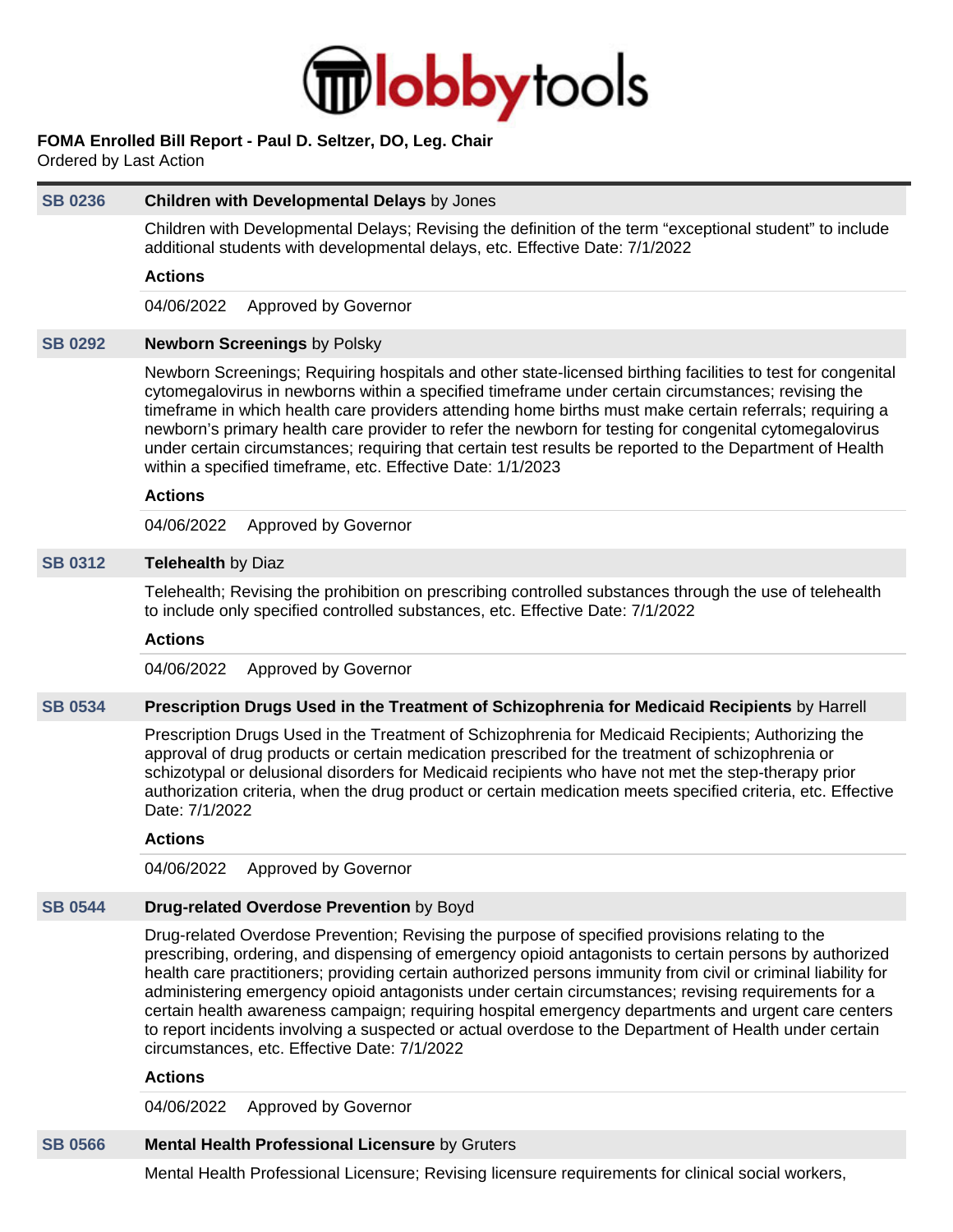marriage and family therapists, and mental health counselors, etc. Effective Date: Upon becoming a law

**Actions**

04/06/2022 Approved by Governor

### **[SB 0632](https://public.lobbytools.com/bills/60108) Occupational Therapy** by Bradley

Occupational Therapy; Revising eligibility requirements for the occupational therapist licensure examination; authorizing certain licensed occupational therapists to use a specified title and the associated initials; prohibiting certain persons from using a specified title and the associated initials; providing criminal penalties, etc. Effective Date: 7/1/2022

#### **Actions**

04/06/2022 Approved by Governor

#### **[SB 0704](https://public.lobbytools.com/bills/60180) Substance Abuse Service Providers** by Harrell

Substance Abuse Service Providers; Revising the types of expenditures for district programs and services which are eligible for state payment; requiring service provider applicants to include the names and locations of certain recovery residences in their license application; requiring service providers to record specified information in the Department of Children and Families' Provider Licensure and Designations System after a specified date; requiring certified recovery residence administrators to demonstrate the ability to meet specified requirements; requiring service providers to return an individual's personal effects upon the individual's discharge, etc. Effective Date: Upon becoming a law

#### **Actions**

04/06/2022 Approved by Governor

#### **[SB 1222](https://public.lobbytools.com/bills/62009) Acute and Post-acute Hospital Care at Home** by Bean

Acute and Post-acute Hospital Care at Home; Authorizing paramedics to perform certain life support services to patients receiving acute and post-acute hospital care at home under certain circumstances; providing that a physician or medical director who supervises or directs the provision of such services by a paramedic is liable for any act or omission during the provision of such services; specifying that Class III institutional pharmacies may dispense, distribute, compound, and fill prescriptions for medicinal drugs for inpatient treatment and patients receiving acute and post-acute hospital care at home, etc. Effective Date: 7/1/2022

#### **Actions**

04/06/2022 Approved by Governor

### **[SB 1262](https://public.lobbytools.com/bills/62058) Mental Health and Substance Abuse** by Burgess

Mental Health and Substance Abuse; Authorizing emergency contact information to be released to certain entities; revising the conditions under which a patient's communication with persons outside of a receiving facility may be restricted; requiring a receiving facility to notify specified emergency contacts of individuals who are being involuntarily held for examination; requiring receiving facilities to document that an option to authorize the release of specified information has been provided, within a specified timeframe, to individuals admitted on a voluntary basis; requiring that reports issued by law enforcement officers when delivering a person to a receiving facility contain certain information related to emergency contacts, etc. Effective Date: 7/1/2022

### **Actions**

04/06/2022 Approved by Governor

### **[SB 1374](https://public.lobbytools.com/bills/62242) Clinical Laboratory Testing** by Rodriguez (A)

Clinical Laboratory Testing; Exempting registered nurses from clinical laboratory personnel licensure requirements under certain circumstances, etc. Effective Date: 7/1/2022

### **Actions**

04/06/2022 Approved by Governor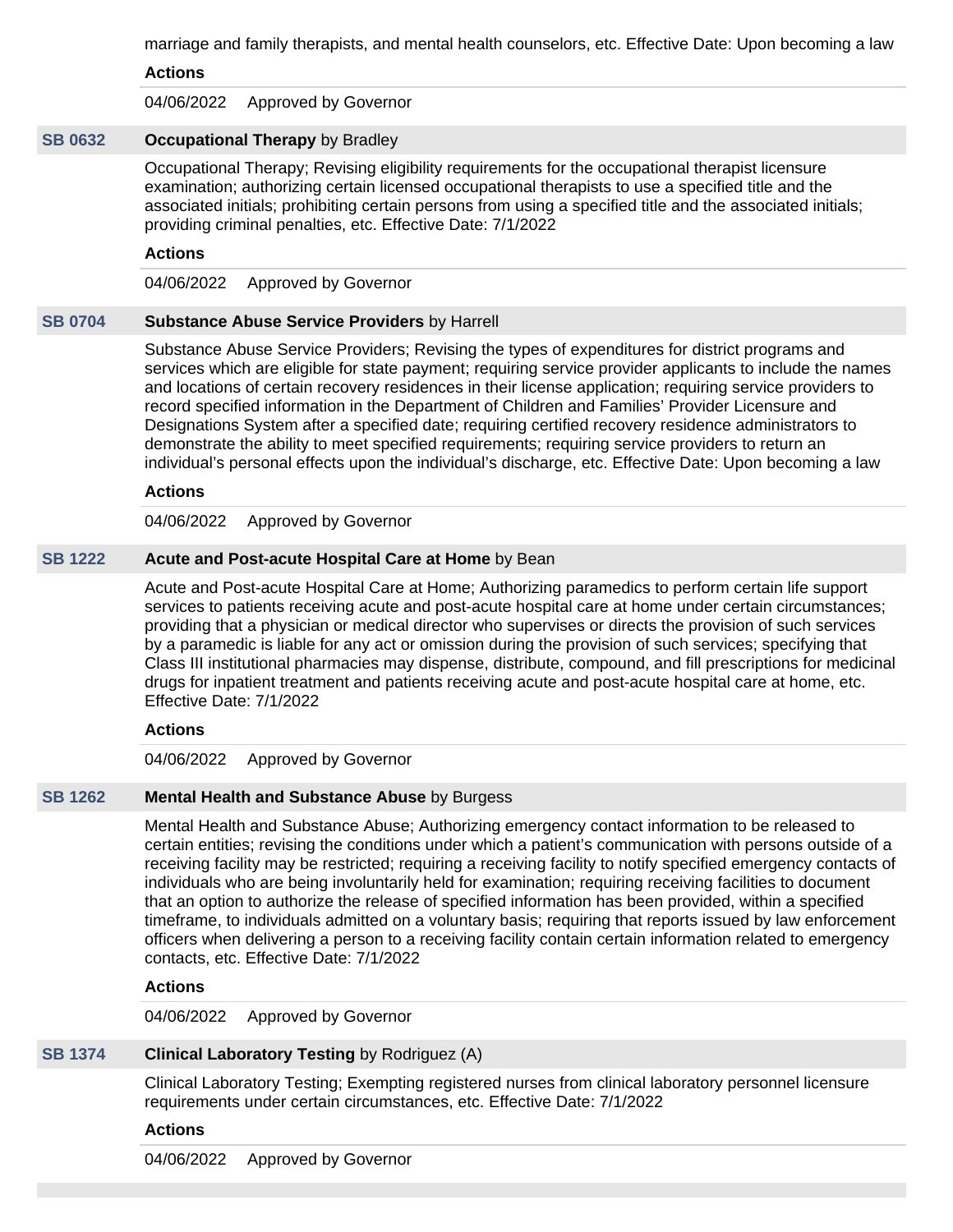#### **[SB 1844](https://public.lobbytools.com/bills/62697) Mental Health and Substance Abuse** by Bean

Mental Health and Substance Abuse; Revising provisions relating to the voluntary admission of minors to a facility for examination and treatment; requiring that a minor's assent to voluntary care be verified through a clinical review; requiring law enforcement officers transporting individuals for involuntary treatment to take certain actions; requiring law enforcement officers transporting individuals for certain treatment to take certain actions, etc. Effective Date: 7/1/2022

### **Actions**

04/06/2022 Approved by Governor

#### **[SB 1950](https://public.lobbytools.com/bills/62843) Statewide Medicaid Managed Care Program** by Brodeur

Statewide Medicaid Managed Care Program; Requiring, rather than authorizing, that the reimbursement method for provider service networks be on a prepaid basis; deleting a requirement that the Agency for Health Care Administration provide the opportunity for public feedback on a certain waiver application; revising requirements relating to the databook published by the agency consisting of Medicaid utilization and spending data; deleting procedures for plan procurements when no provider service networks submit bids; providing that cancer hospitals meeting certain criteria are statewide essential providers, etc. Effective Date: 7/1/2022

#### **Actions**

04/06/2022 Approved by Governor

#### **[SB 7002](https://public.lobbytools.com/bills/60100) OGSR/Information Relating to Medical Marijuana Held by the Department of Health** by Health **Policy**

OGSR/Information Relating to Medical Marijuana Held by the Department of Health; Amending a provision which provides an exemption from public records requirements for certain information of patients, caregivers, and qualified physicians held by the Department of Health relating to the medical use of marijuana; removing the scheduled repeal of the exemption, etc. Effective Date: 10/1/2022

#### **Actions**

04/06/2022 Approved by Governor

#### **[HB 0255](https://public.lobbytools.com/bills/59776) Private Instructional Personnel Providing Applied Behavior Analysis Services** by Plasencia

Private Instructional Personnel Providing Applied Behavior Analysis Services: Revises definition of "private instructional personnel" to include certain registered behavior technicians; requires such technicians to meet specified requirements. Effective Date: July 1, 2022

#### **Actions**

04/06/2022 Approved by Governor

### **[HB 0459](https://public.lobbytools.com/bills/60302) Step-therapy Protocols** by Willhite

Step-therapy Protocols: Revises circumstances under which step-therapy protocols may not be required; requires health insurers & HMOs to publish on their websites & provide to their insureds & subscribers specified information; provides requirements for procedures for requests & appeals of denials of protocol exemptions; provides requirements for authorizations & denials of protocol exemption requests; authorizes health insurers & HMOs to request specified documentation. Effective Date: July 1, 2022

### **Actions**

04/06/2022 Approved by Governor

### **[HB 0469](https://public.lobbytools.com/bills/60325) Patient Care in Health Care Facilities** by Trabulsy

Patient Care in Health Care Facilities: Authorizes unlicensed persons to assist patients with other specified tasks; revises provisions relating to medications & devices with which unlicensed persons may assist patients in self-administration; specifies staffing requirements for advanced life support ambulances during interfacility transfers; provides certain persons occupying such ambulances are in charge of patient care during transfers; revises list of medications that registered nurses may delegate administration of to certified nursing assistants or home health aides; authorizes certified nursing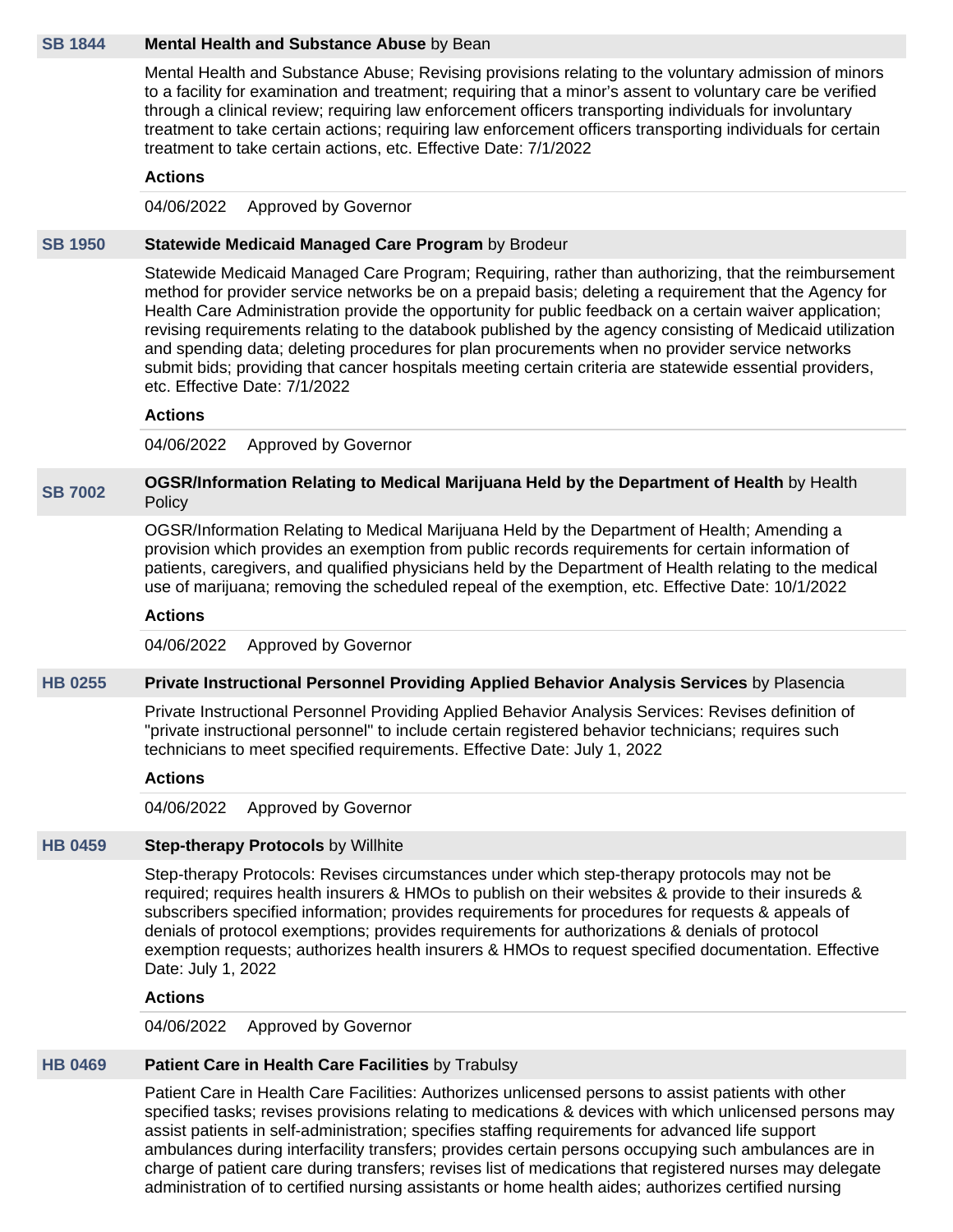assistants to administer certain medication to patients in county detention facilities under certain circumstances. Effective Date: July 1, 2022

#### **Actions**

04/06/2022 Approved by Governor

### **[HB 0543](https://public.lobbytools.com/bills/60509) Uterine Fibroid Research and Education** by Omphroy

Uterine Fibroid Research and Education: Requires DOH to develop & maintain electronic database of information related to uterine fibroids; requires health care providers to submit information to DOH for inclusion in database; prohibits database from including personal identifying information; requires DOH to develop & include information related to fibroids in literature currently made available to public; provides appropriation & authorizes position. Effective Date: July 1, 2022

#### **Actions**

04/06/2022 Approved by Governor

#### **[HB 0593](https://public.lobbytools.com/bills/60639) Telecommunicator Cardiopulmonary Resuscitation** by Trabulsy

Telecommunicator Cardiopulmonary Resuscitation: Requires certain 911 public safety telecommunicators to complete biennial telecommunicator cardiopulmonary resuscitation training; authorizes certain agencies to enter into reciprocal agreements to provide telephonic assistance in administering cardiopulmonary resuscitation. Effective Date: July 1, 2022

#### **Actions**

04/06/2022 Approved by Governor

## **[HB 0817](https://public.lobbytools.com/bills/61714) Emergency Medical Care and Treatment to Minors Without Parental Consent** by Massullo, Jr.

Emergency Medical Care and Treatment to Minors Without Parental Consent: Removes requirement that emergency medical care or treatment to minor without parental consent be administered in hospital or college health service. Effective Date: July 1, 2022

### **Actions**

04/06/2022 Approved by Governor

### **[HB 0893](https://public.lobbytools.com/bills/62000) Child Welfare Placements** by Melo

Child Welfare Placements: Authorizes DCF to place children in its custody in therapeutic group homes for residential mental health treatment without prior court approval; defines "therapeutic group home"; provides that DCF, rather than AHCA, shall appoint qualified evaluators to conduct suitability assessments of certain children in department's custody; specifies qualifications for evaluators conducting suitability assessments for placement in therapeutic group home; revises requirements for suitability assessments; specifies when DCF must provide copy of assessment to guardian ad litem & court; removes department's & agency's rulemaking authority; revises definition of term "special needs child". Effective Date: upon becoming a law

#### **Actions**

04/06/2022 Approved by Governor

#### **[HB 1099](https://public.lobbytools.com/bills/62304) Living Organ Donors in Insurance Policies** by Latvala

Living Organ Donors in Insurance Policies: Prohibits insurers under specified policies from declining or limiting coverages & discriminating against persons based solely on their status as living organ donors. Effective Date: July 1, 2022

#### **Actions**

04/06/2022 Approved by Governor

### **[HB 1209](https://public.lobbytools.com/bills/62459) Administration of Vaccines** by Tuck

Administration of Vaccines: Authorizes registered pharmacy technicians to administer specified vaccines under certain circumstances; authorizes certified pharmacists to administer specified vaccines under certain circumstances; revises immunizations or vaccines that certified pharmacists, registered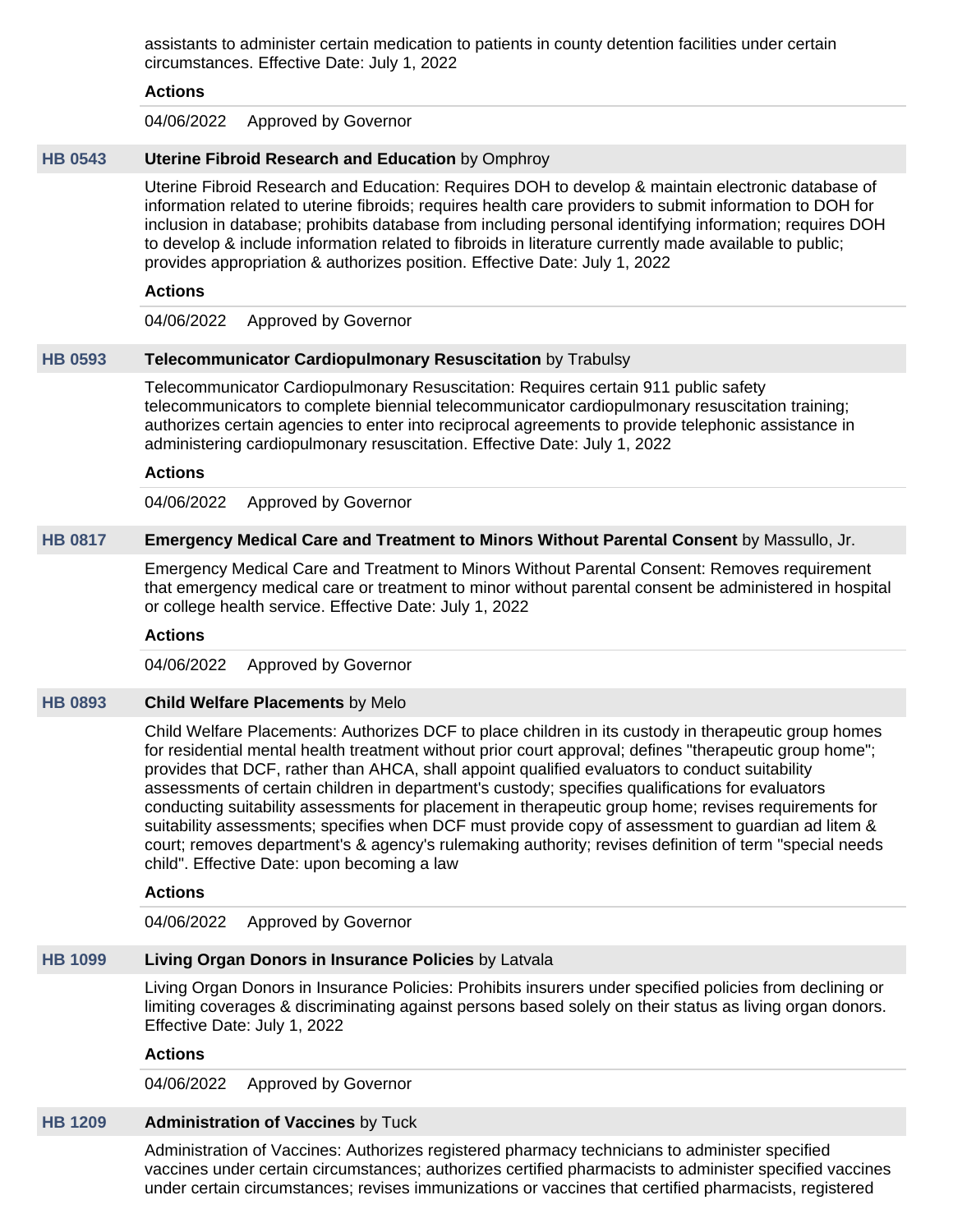interns, & registered pharmacy technicians may administer; revises & provides continuing education requirements for registered pharmacy technicians. Effective Date: July 1, 2022

## **Actions**

04/06/2022 Approved by Governor

## **[HB 1521](https://public.lobbytools.com/bills/62924) Professional Counselors Licensure Compact** by Koster

Professional Counselors Licensure Compact: Creates Professional Counselors Licensure Compact; provides for recognition to practice licensed professional counseling in member states; provides for recognition of practice of professional counseling through telehealth in member states; provides for development of data system, reporting procedures, & exchange of specified information between member states; specifies licensees practicing in remote state under compact must adhere to laws & rules of remote state. Effective Date: upon enactment of the Professional Counselors Licensure Compact into law by 10 states

## **Actions**

## 04/06/2022 Approved by Governor

## **[HB 1523](https://public.lobbytools.com/bills/62925) Pub. Rec. and Meetings/Professional Counselors Licensure Compact** by Koster

Pub. Rec. and Meetings/Professional Counselors Licensure Compact: Provides exemption from public records requirements for information held by Department of Health or Board of Clinical Social Work, Marriage & Family Therapy, & Mental Health Counseling pursuant to Professional Counselors Licensure Compact; provides exemption from public meetings requirements for meetings or portions of meetings of Counseling Compact Commission or committees of commission; provides for future legislative review & repeal of exemptions; provides statements of public necessity. Effective Date: on the same date that HB 1521 or similar legislation takes effect

## **Actions**

04/06/2022 Approved by Governor

### **[SB 0988](https://public.lobbytools.com/bills/61105) In-person Visitation** by Garcia

In-person Visitation; Citing this act as the "No Patient Left Alone Act"; requiring certain providers to establish visitation policies and procedures within a specified timeframe; authorizing the resident, client, or patient to designate an essential caregiver; requiring in-person visitation in certain circumstances; authorizing providers to suspend in-person visitation of specific visitors under certain circumstances, etc. Effective Date: Upon becoming a law

### **Actions**

### 04/06/2022 Approved by Governor

### **[SB 0768](https://public.lobbytools.com/bills/60274) Department of Health** by Rodriguez (A)

Department of Health; Revising the purpose of the department's targeted outreach program for certain pregnant women; requiring the department to encourage high-risk pregnant women of unknown status to be tested for sexually transmissible diseases; removing the Children's Medical Services office from parties required to coordinate in the development of local emergency management plans for special needs shelters; deleting a requirement that certain nursing program graduates complete a specified preparatory course; defining the terms "doctoral degree from an American Psychological Association accredited program" and "doctoral degree in psychology", etc. Effective Date: Except as otherwise expressly provided in this act and except for this section, which shall take effect upon this act becoming a law, this act shall take effect July 1, 2022

### **Actions**

04/05/2022 Signed by Officers and presented to Governor (Governor must act on this bill by 04/20 /22)

### **[HB 0173](https://public.lobbytools.com/bills/59623) Care of Students with Epilepsy or Seizure Disorders** by Duran

Care of Students with Epilepsy or Seizure Disorders: Requires school to provide epilepsy or seizure disorder care to student; provides for creation & implementation of individualized seizure action plan for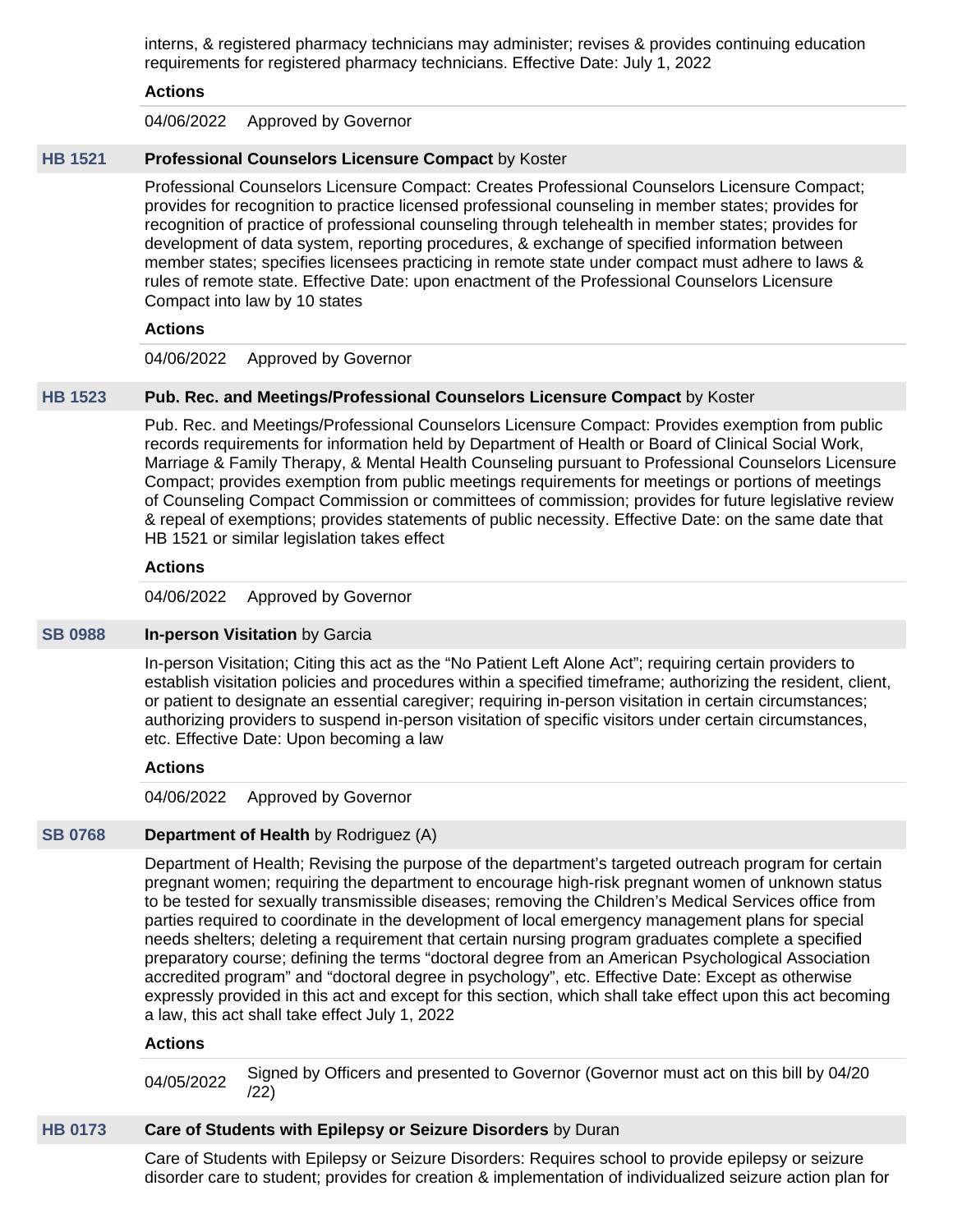students with epilepsy or seizure disorders to receive health care at school; provides requirements for DOE, schools, school nurses & certain other school employees, & such plans. Effective Date: July 1, 2022

#### **Actions**

03/25/2022 Approved by Governor; Chapter No. 2022-19

#### **[SB 2526](https://public.lobbytools.com/bills/63095) Health** by Appropriations

Health; Providing an appropriation to the Board of Directors of the H. Lee Moffitt Cancer Center and Research Institute for a specified purpose; authorizing pharmacists and wholesalers employed by or under contract with forensic facilities managed by the Agency for Persons with Disabilities to import prescription drugs under the Canadian Prescription Drug Importation Program for dispensing to clients in such facilities; requiring that the Department of Children and Families' contracts with managing entities be made available on the department's website; deleting a requirement that the Agency for Health Care Administration collect and publish on its website certain data related to the retail prices of specified prescribed medicines, etc. APPROPRIATION: Indeterminate Effective Date: 7/1/2022

### **Actions**

03/15/2022 SENATE Enrolled Text (ER) Filed

#### **[HB 0095](https://public.lobbytools.com/bills/59492) Controlled Substances** by Plakon

Controlled Substances: Revising the elements that constitute the capital offense of murder in the first degree; revising the elements that constitute the felony offense of murder in the third degree; prohibiting specified activities involving controlled substances within 1,000 feet of additional specified facilities; providing criminal penalties; renaming what the violation of specified offenses are known as from "trafficking in fentanyl" to "trafficking in dangerous fentanyl or fentanyl analogues"; increasing the mandatory minimum terms of imprisonment for specified offenses, etc. Effective Date: October 1, 2022

#### **Actions**

03/14/2022 HOUSE Enrolled Text (ER) Filed

### **[SB 0282](https://public.lobbytools.com/bills/59608) Mental Health and Substance Use Disorders** by Rouson

Mental Health and Substance Use Disorders; Providing that the use of peer specialists is an essential element of a coordinated system of care in recovery from a substance use disorder or mental illness; revising background screening requirements for certain peer specialists; requiring the Department of Children and Families to designate managing entities to conduct or contract for training for peer specialists; requiring peer specialists and certain persons to meet the requirements of a background screening as a condition of employment and continued employment, etc. Effective Date: 7/1/2022

### **Actions**

03/10/2022 Approved by Governor; Chapter No. 2022-013

## **[SB 1260](https://public.lobbytools.com/bills/62055) Independent Hospital Districts** by Gruters

Independent Hospital Districts; Authorizing the governing body of an independent hospital district to evaluate certain benefits of the potential conversion of the independent hospital district to a nonprofit entity under certain circumstances; requiring that the evaluation be completed and the final report be presented to the governing body within a specified timeframe; requiring the governing body to negotiate and complete an agreement with the board of county commissioners for each affected county before converting the independent hospital district to a nonprofit entity; prohibiting members of the board of county commissioners for counties party to such agreements from serving on the board of the successor nonprofit entity, etc. Effective Date: 7/1/2022

## **Actions**

03/08/2022 SENATE Enrolled Text (ER) Filed

#### **[SB 0806](https://public.lobbytools.com/bills/60352) Alzheimer's Disease and Related Forms of Dementia Education and Public Awareness** by Perry

Alzheimer's Disease and Related Forms of Dementia Education and Public Awareness; Creating the "Ramping up Education of Alzheimer's Disease and Dementia for You (READY) Act"; requiring the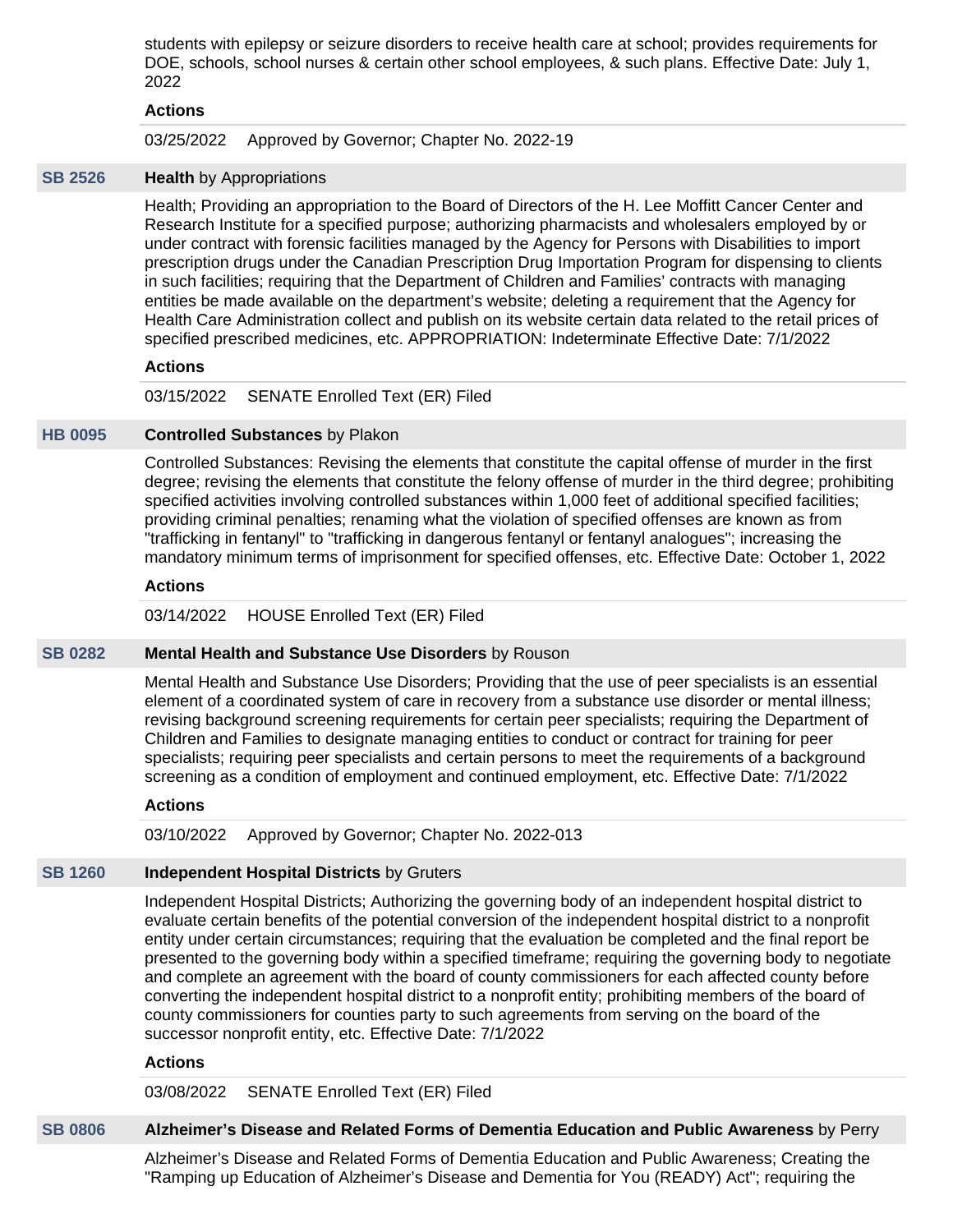Department of Health to educate certain health care practitioners regarding specified information related to Alzheimer's disease and related forms of dementia, etc. Effective Date: 7/1/2022

### **Actions**

03/07/2022 SENATE Enrolled Text (ER) Filed

### **[SB 1236](https://public.lobbytools.com/bills/62020) County and Municipal Detention Facilities** by Jones

County and Municipal Detention Facilities; Establishing the Florida Model Jail Standards Working Group for a specified purpose; requiring that each entity that operates a municipal or county detention facility adopt the Florida Model Jail Standards approved by the working group; requiring the jail standards to identify what actions result in serious violations and notable violations; providing financial penalties for persons in charge of detention facilities who refuse to allow inspections or who refuse to provide access to detention facilities, or for facilities found to be noncompliant with the jail standards during an annual inspection or any reinspection, etc. Effective Date: 7/1/2022

### **Actions**

03/06/2022 SENATE Enrolled Text (ER) Filed

### **[SB 0562](https://public.lobbytools.com/bills/59968) Military Occupational Licensure** by Cruz

Military Occupational Licensure; Requiring the Department of Business and Professional Regulation to expedite professional license applications submitted by spouses of active duty members of the Armed Forces of the United States; requiring the department to issue certain licenses within a specified timeframe; requiring the Department of Health and certain boards to issue a professional license to spouses of active duty members of the Armed Forces of the United States if certain requirements are met, etc. Effective Date: 7/1/2022

### **Actions**

03/06/2022 SENATE Enrolled Text (ER) Filed

## **[HB 0959](https://public.lobbytools.com/bills/62153) Department of Financial Services** by LaMarca

Department of Financial Services: Requires DFS to create secure online portal to accept service of process; authorizes specified persons to purchase coverage in state group health insurance plan at specified premium costs; provides functions of Florida Open Financial Statement System; requires local governments to use system to file specified reports; requires hospitals to demonstrate financial responsibility; removes cap on transferring burial rights fees; revises requirements to practice embalming & funeral directing; provides requirements for title agencies & public adjusters; removes provisions relating to duties of AHCA & to the board of Florida Patient's Compensation Fund; provides fund requirements. Effective Date: July 1, 2022

### **Actions**

03/04/2022 HOUSE Enrolled Text (ER) Filed

# **[HB 0899](https://public.lobbytools.com/bills/62021) Mental Health of Students** by Hunschofsky

Mental Health of Students: Revises data DCF is required to analyze when creating its annual report on initiation of involuntary examinations; requires charter schools to be in compliance with involuntary reporting laws; requires DOE to share certain data with DCF; requires district school boards to designate mental health coordinator; revises requirements for plans relating to mental health assistance allocations. Effective Date: July 1, 2022

### **Actions**

03/04/2022 HOUSE Enrolled Text (ER) Filed

## **[HB 0005](https://public.lobbytools.com/bills/62953) Reducing Fetal and Infant Mortality** by Grall

Reducing Fetal and Infant Mortality: Revises purpose & requirements for Comprehensive Statewide Tobacco Education & Use Prevention Program; requires DOH to contract with local healthy start coalitions for creation of fetal & infant mortality review committees; prohibits physician from performing abortion if gestational age of fetus is determined to be more than specified number of weeks; provides exception; requires directors of certain medical facilities & certain physicians to submit monthly report to